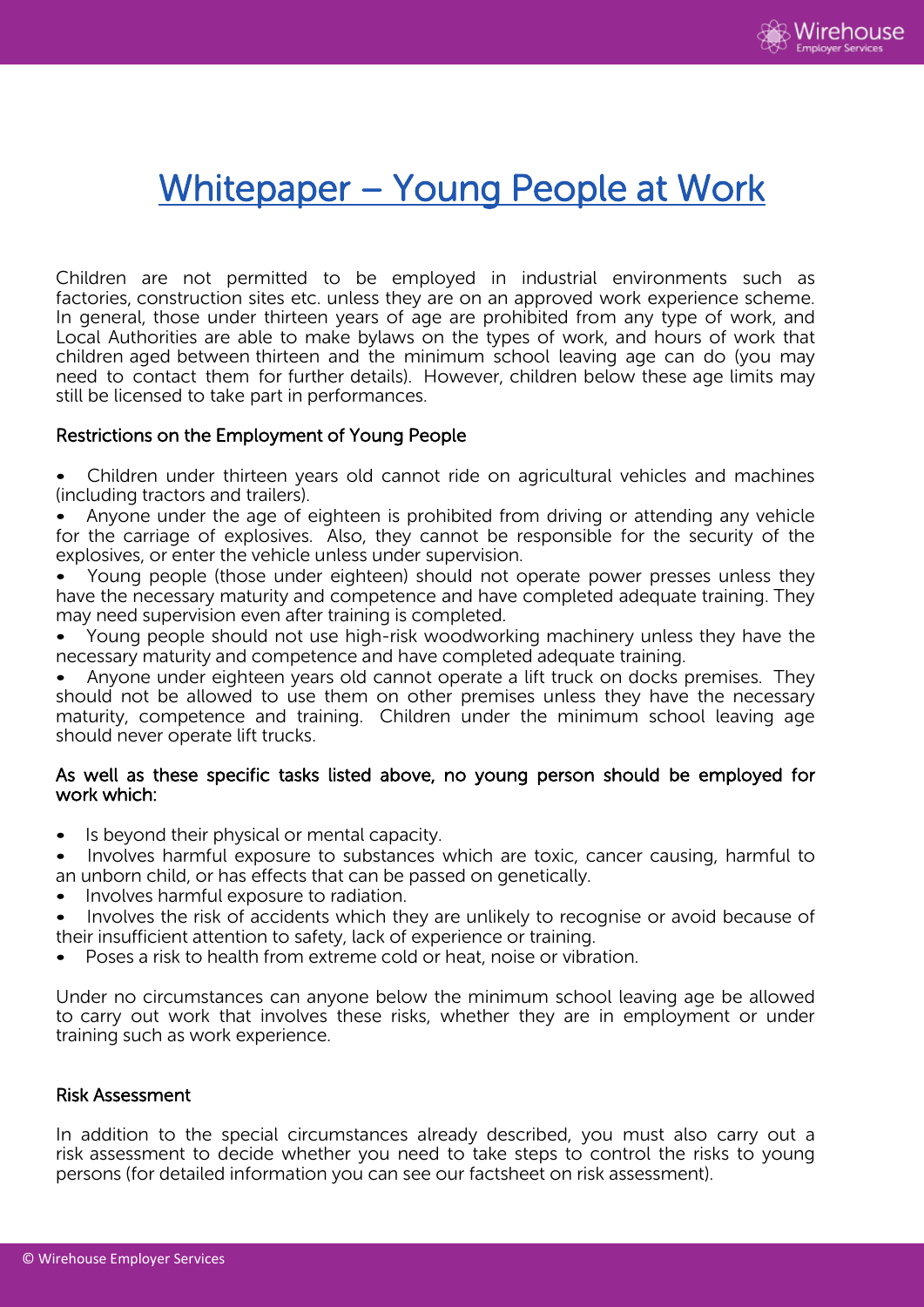

A risk assessment for young people will be done in the same way as any other risk assessment, but will focus on the additional risks they will be exposed to. Together with all the factors listed above it will need to consider the:

- layout of the workplace and the particular site where they will work;
- Nature of any physical, biological and chemical agents they will be exposed to, for how long and to what extent;
- Types of work equipment they will be using;
- Need to assess and provide health and safety training;
- Inexperience, lack of awareness of risks and immaturity of young persons;
- Organisation of processes and activities. Safe procedures must be explained in an understandable manner.

You may wish to have a general risk assessment for all people in order to avoid the need to do an assessment every time you employ a young person. This assessment will need to be kept under review to ensure it remains current.

Employees need to be made aware of the findings of risk assessments, but before children below the minimum school leaving age are employed you must let their parents/guardians know of the key findings of the assessment. This does not have to be done in writing, and in the case of work experience, you can ask the organiser to assist in doing this.

### Consent

Parental consent to employ young people above the minimum school leaving age is not required, however, the local authority does require you to obtain it if they are below that age. The local authority must be given the relevant information so the child can be issued with an employment permit.

#### Supervision and Training

Training will be needed most when the young person first starts the job. Training should not just be made available to them, it should be ensured that it is undertaken and understood. Training and instruction for young people will also be needed for the hazards and risks present in the workplace (as identified in your assessment) and on the preventive and control measures that have been put in place. This should include a basic introduction to health and safety, covering first aid, fire and evacuation procedures.

As well as training, you will need to consider that young people are also more likely to need more supervision than adults. You can use this supervision to help you decide whether the training has been effective.

### Working Time

As well as controls on the type of work they can do, young people are also restricted as to the amount of time they can work. If they are below the minimum school leaving age you may wish to speak to your local authority to check what their requirements would be, but ordinarily young workers may not work more than eight hours a day or forty hours a week (although there are certain permitted special exceptions) which they cannot opt-out of.